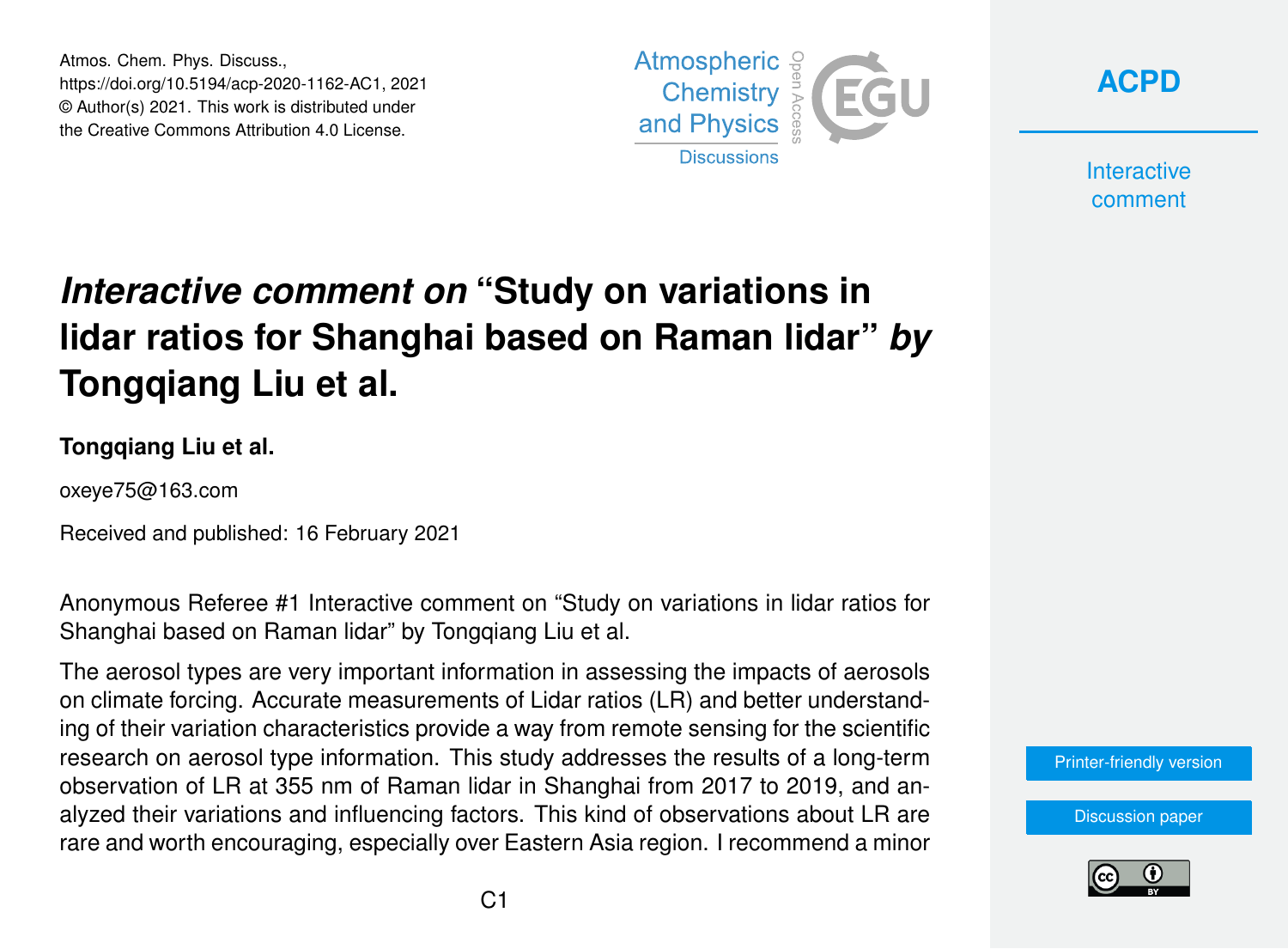revision before publication with ACP. The detail comments or suggestions are shown below.

Reply: We are very grateful for the referee's encouraging comments and recommendations for publication with minor revision. The following are our point-by-point responses to the referee's comments.

My general concern about this study is that although the data results are rare and good, Some of the analysis on the reasons for LR vertical and temporal variations and aerosol source influences are not straightforward. Several inferences and methods in part 3 seems too complicated and sometimes confused. First, it is difficult to conclude aerosol type according to the comparison of LR data with some literature reports in table 1 of the manuscript. Second, the results from the usage of cluster analysis of back trajectories in 3.2.2 are not significant without a statistical test. In fact, the back trajectory analysis should be effective for long-range transport dominated aerosols. Over an urban area of Shanghai, I suppose the status of aerosols from long-time averaged perhaps are mainly dominated by local urban emissions. Dust fraction in the aerosols should be a main factor to affect the LR data and volume depolarization ratios  $(\delta)$ , sometimes absorbing aerosols from primary aerosols may also cause an increase of LR in the surface layer. I suggest a study to check the dust fraction on LR and  $\delta$  only with the surface PM2.5/PM10 data. The PM2.5/PM10 data should be easy to obtain over urban area of Shanghai. If the authors have more chemical composition observations, for examples, EC, that will be better.

Reply: We thank the referee for providing insightful comments and constructive suggestions, which have been very helpful for us to improve the manuscript. The identification of aerosol type can not only use LR, but also needs other physical parameters such as depolarization ratio and color ratio. Therefore, the analysis on aerosol type identified by LR in section 3.1.1 is not accurate and we've deleted them. We conducted significance tests on cluster analysis results in section 3.2.2 according to referee's suggestions, and the difference of LR  $(\delta)$  between the four clusters was significant. In **Interactive** comment

[Printer-friendly version](https://acp.copernicus.org/preprints/acp-2020-1162/acp-2020-1162-AC1-print.pdf)

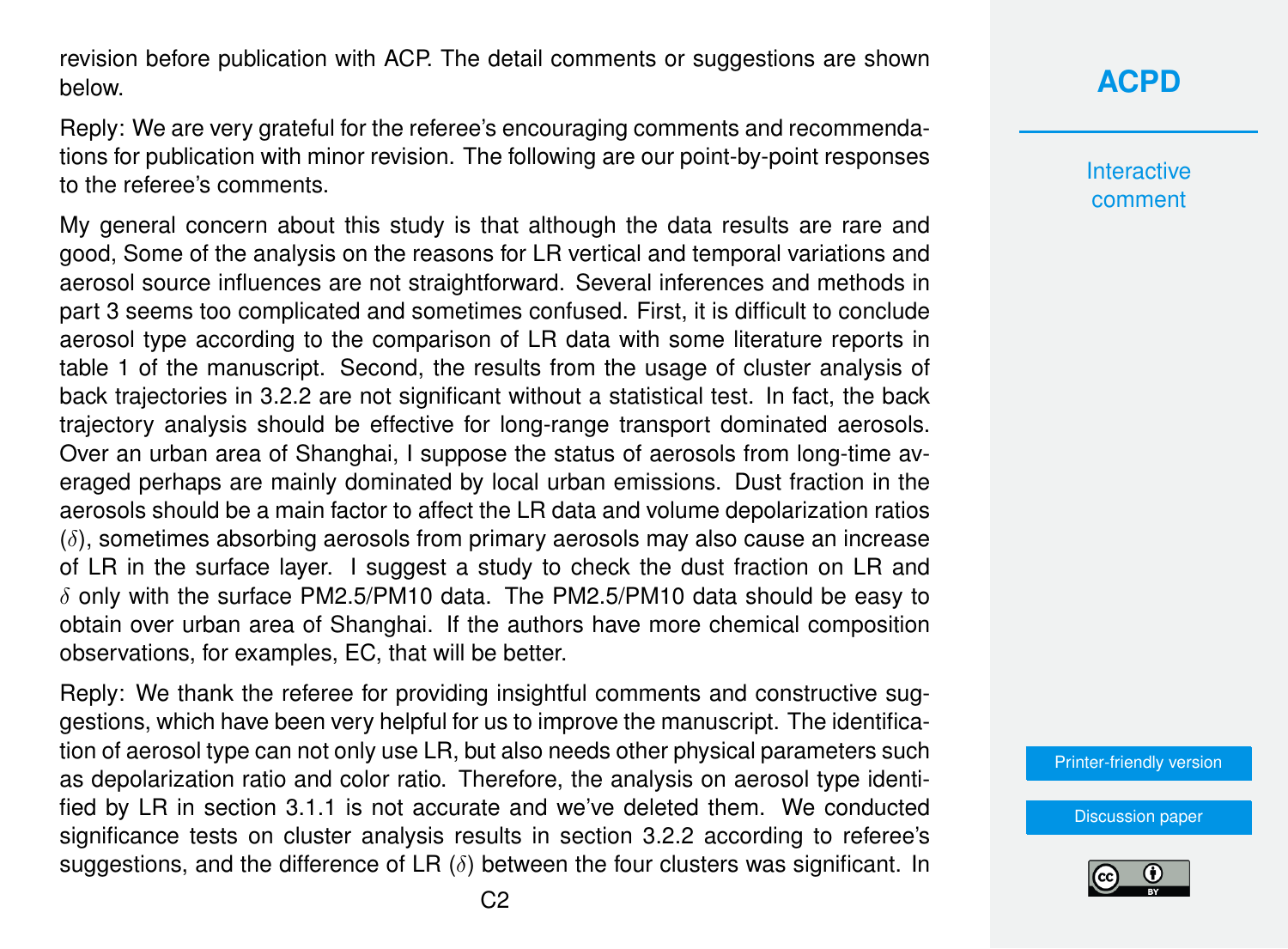addition, the backward trajectory analysis in Section 3.2.2 was mainly to explore the impact of aerosol sources on LR, so we set the airflow reaching altitude at 1000 m above sea level. Generally, aerosols above PBL are mainly affected by long-range transport. Fig. 1 shows the mean value of PM mass concentration of four clusters. The PM mass concentration data obtained from observations near the Raman lidar site. Lower PM2.5/PM10 indicates significant contributions by coarse model aerosols such as dust, and higher PM2.5/PM10 is attributed to anthropogenic aerosols such as sulfate and nitrate (Tian et al., 2018). The mean PM2.5/PM10 affected by the aerosols brought by air mass 4 is 0.63, lowest in the four clusters, which indicated that coarse mode particles contribution is significant. This is different from the result in 3.2.2 that the contribution of spherical smoke particles brought by air mass 4 is larger. The discrepancy may be due to the fact that PM data come from ground sampling, which is difficult to evaluate the impact of long-range transport aerosols above PBL on LR.

1. the English of the paper should be improved, for examples, some definite articles 'the' be misused.

Reply: We appreciated the referee's suggestions. We reviewed the manuscript carefully and have tried our best to corrected grammatical errors and improve the English of the paper.

2. Line 43, "The  $P(\pi)$  was related to sphericity of the particle which can be obtained from the polarization lidar", can it be obtained from the polarization lidar?

Reply: We appreciated the referee's suggestions. The phase function at 180 $^{\circ}$  (P( $\pi$ )) can't be obtained from polarization lidar, and we have revised it.  $P(\pi)$  was related to sphericity of particles, and the sphericity information of particles can be obtained from polarization lidar.

3. Line 46, "Moreover, the heating effect of the absorbing aerosol on the atmosphere results in an increase of atmospheric stability and a reduction of atmospheric vertical exchange, which further aggravates the accumulation of pollutants (absorbing parti**Interactive** comment

[Printer-friendly version](https://acp.copernicus.org/preprints/acp-2020-1162/acp-2020-1162-AC1-print.pdf)

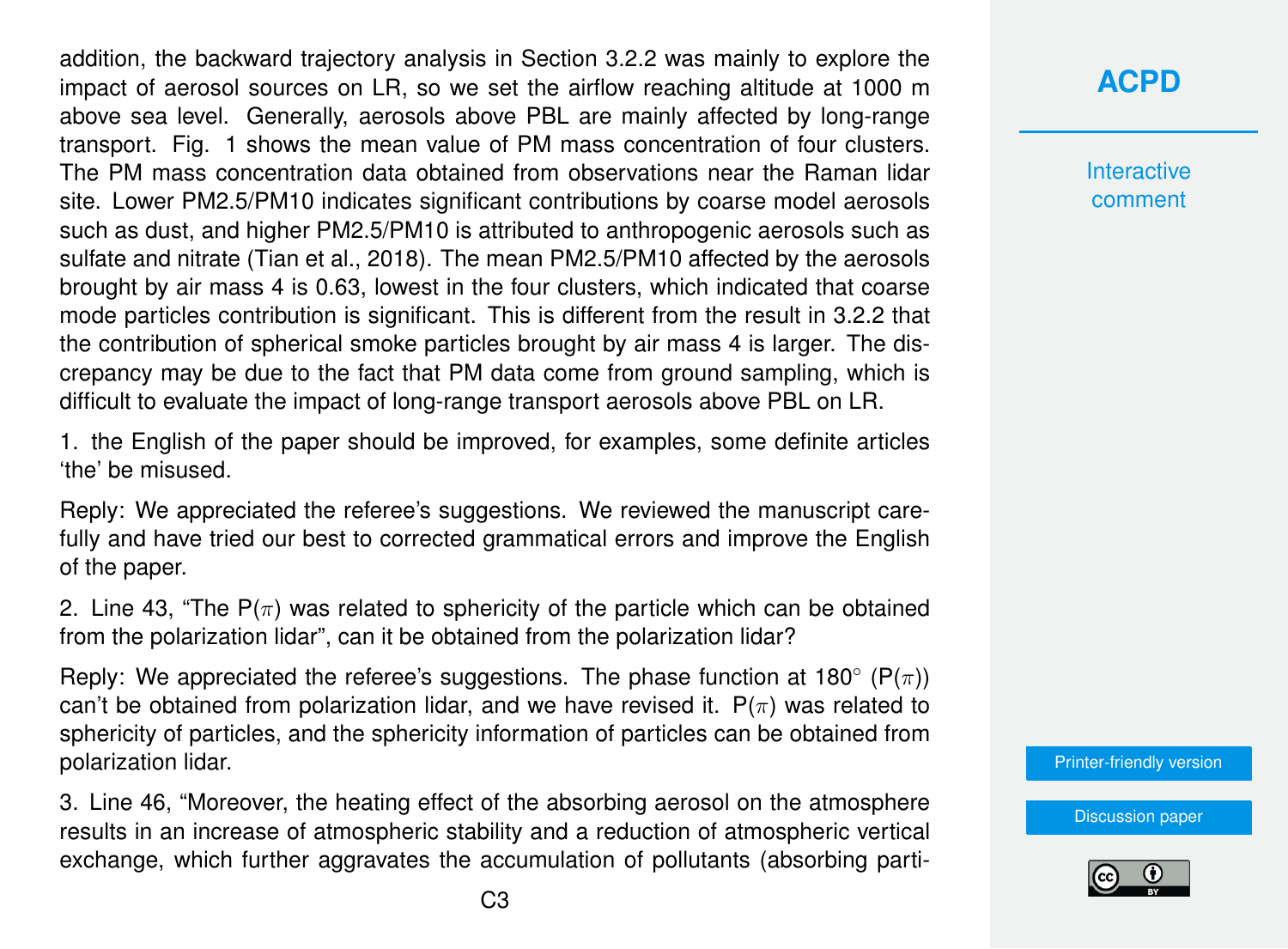cles) and a positive feedback is established". Whether this conclusion is right, I think it is depending on a suitable vertical distribution of the absorbing aerosol. If the absorbing aerosols are on near surface layer their heating effect will enhance the instability of the atmospheric boundary layer.

Reply: We agree with referee's concerns and have revised it.

Moreover, absorbing aerosols increases atmospheric stability by reducing the solar radiation reaching the surface during the day. On the contrary, absorbing aerosols on near surface layer heats the surface and increases the atmospheric instability during night (Jacobson, 1998; Jacobson and Kaufman, 2006).

4. Line 92, "the Raman signals are very weak in the daytime", are the Raman signals stronger in the night time than in the daytime, I think they are same, but signal-to-noise ratios are different at daytime and nighttime.

Reply: We agree with referee's concerns. The intensity of Raman signals is the same in daytime and night time, but signal-to-noise ratios of Raman signals in daytime are much lower than that in night time. We've revised this sentence.

Since Raman Lidar used in this study can detect the Raman scattering signal of 387nm nitrogen and signal-to-noise ratios of Raman signals in daytime are much lower than that in night time, the 355nm LR at night can be obtained through the retrieval.

5. Line 111-115, and 338-340, RH data from a model simulation or reanalysis data are not credible. I do not think this analysis is useful to the study.

Reply: We appreciate the referee's suggestions and add some discussion about the reasons of using RH data from ERA5.

In recent years, some studies have evaluated the accuracy of reanalysis data provided by the European Center for Medium-Range Weather Forecasts (ECMWF) based on radiosonde data. For example, Luo et al. (2020) found that the average RH discrepancy between ERA-Interim radiosonde was within 10% below 500 hPa. Song et al. (2020) **Interactive** comment

[Printer-friendly version](https://acp.copernicus.org/preprints/acp-2020-1162/acp-2020-1162-AC1-print.pdf)

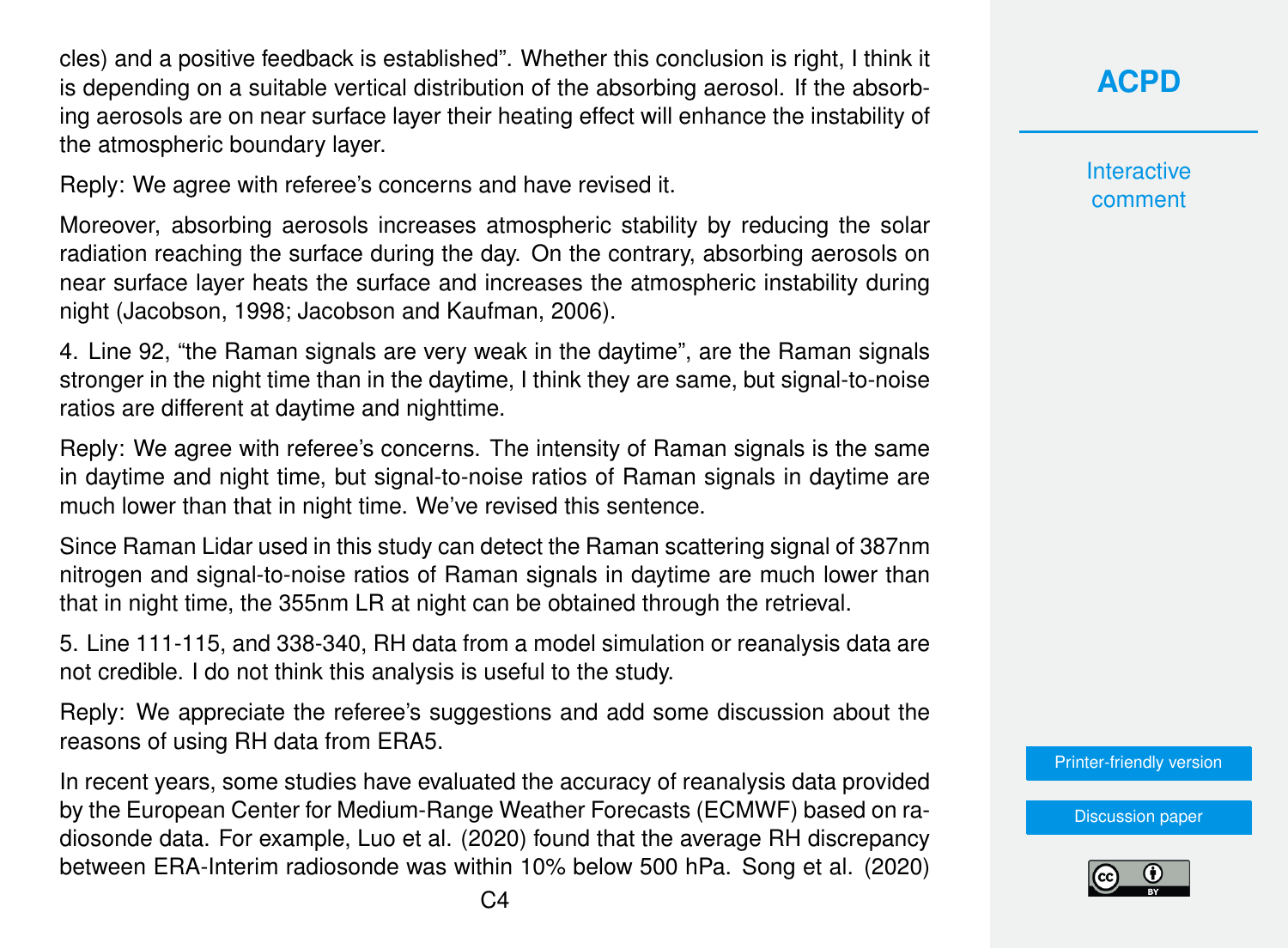found that the root mean square error (RMSE) of ERA5 RH was 3.85% compared with the RH profile of the radiosonde. The above results show that RH from reanalysis data has good accuracy, and has been widely used in various research fields (Sajadi et al., 2020; Tzanis et al., 2019; Xiao et al., 2020).

In addition, we compared the water vapor mixing ratio of Raman lidar with that of ERA5. As shown in Fig. 2, the water vapor obtained from Raman lidar has good consistency with that of ERA5, and the correlation coefficient is 0.94. The comparison between Raman lidar retrieved results and reanalysis data will be put into our next paper.

6. In 3.1.1 General variation of LR. Some comparisons with those values in table 1, then conclude the aerosol type, I do not agree with this method. Dust fraction, or fine-mode fraction, maybe is more direct to help the analysis of the aerosol type.

Reply: The referee's comments are very valuable. Dust fraction or fine-mode fraction combined with LR really helps to analyze aerosol types more reasonably. The finemode fraction can be determined indirectly by the ratio of extinction coefficients of two wavelengths (color ratio) (Liu et al., 2017). Our Raman lidar can only obtain accurate extinction coefficient profile at 355 nm, but cannot obtain accurate extinction coefficient profile at 532 nm due to lack of the corresponding Raman channel. Therefore, the accurate color ratio cannot be obtained, which leads to the inaccurate determination of aerosol particle size. According to definition of LR in Müller's (Müller, 2003) study, LR depends on the absorption properties and phase function of the aerosol. In fact, aerosol absorption properties and phase function can't be obtained only from Raman lidar observation at present. Therefore, we just tried to analyze possible aerosol types by comparing our LR values with those of typical aerosols in previous studies. We agree with your suggestions and have deleted the corresponding analysis on aerosol type identified by LR in section 3.1.1. In order to more accurately analyze the impact of changes in aerosol types on LR, we will use collaborative observation of drones to obtain vertical variation of aerosol absorption properties and size distribution in the future.

**[ACPD](https://acp.copernicus.org/preprints/)**

**Interactive** comment

[Printer-friendly version](https://acp.copernicus.org/preprints/acp-2020-1162/acp-2020-1162-AC1-print.pdf)

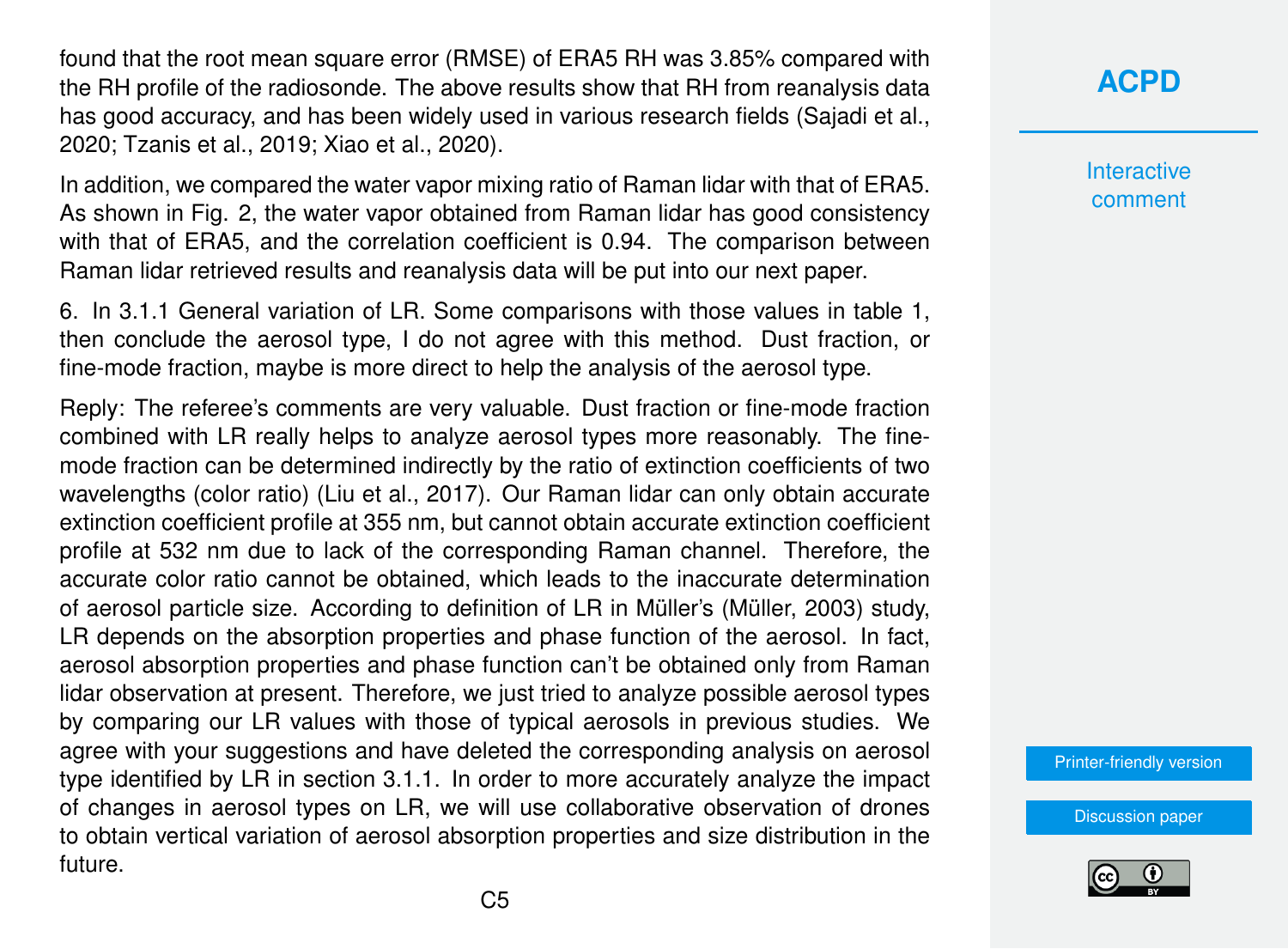7. Line 172, "Above 2km, the mean values of LR were usually less than 40 sr, which alluded to an increasing influence of background aerosol (i.e. less absorbing coarsemode particle)", I think "coarse-mode particle" is not accurate. The coarse-mode particle will lead an increase of LR. Fine-mode secondary aerosols are dominated in longrange transport process over an urban area.

Reply: We appreciate the referee's suggestions. Ferrare et al. (2001) pointed out that LR at 355 nm increased with the increase of the relative amount of fine model aerosols. The small LR at high altitude were usually related to low aerosol concentration and low absorption efficiency of aerosols (Hänel et al., 2012; Hee et al., 2016). Therefore, we've revised the sentence.

Above 2km, mean values of LR were usually less than 40 sr, which was related to low aerosol concentration and low absorption efficiency of aerosols (Hänel et al., 2012; Hee et al., 2016).

8. Results and analysis related to Figure 4, I do not think the current observation period of the data support a seasonal or monthly/annual change analysis. The observation period presented by Fig.1 only include some individual months over the 3 year respectively, it is not reasonable to combine the individual months from different years to an annual or seasonal change. The authors need longer and more continuous data.

Reply: We agree with referee's comments that it is more reasonable to use longer and more continuous data to analyze the seasonal or monthly variation of LR. However, it can be seen from Table R1 and R2 that although Raman lidar observation time is only three years, it covers all months, especially in 2018, which has been continuously observed for almost the whole year. In addition, there are enough samples in different months/seasons, and the average LR have higher statistical power. Therefore, we believe that monthly/seasonal variations of LR are still credible, and the LR monthly/seasonal variations also provides reliable observation basis for the correction of parameters from elastic lidar. Annual variation of LR wasn't analyzed due to the **[ACPD](https://acp.copernicus.org/preprints/)**

**Interactive** comment

[Printer-friendly version](https://acp.copernicus.org/preprints/acp-2020-1162/acp-2020-1162-AC1-print.pdf)

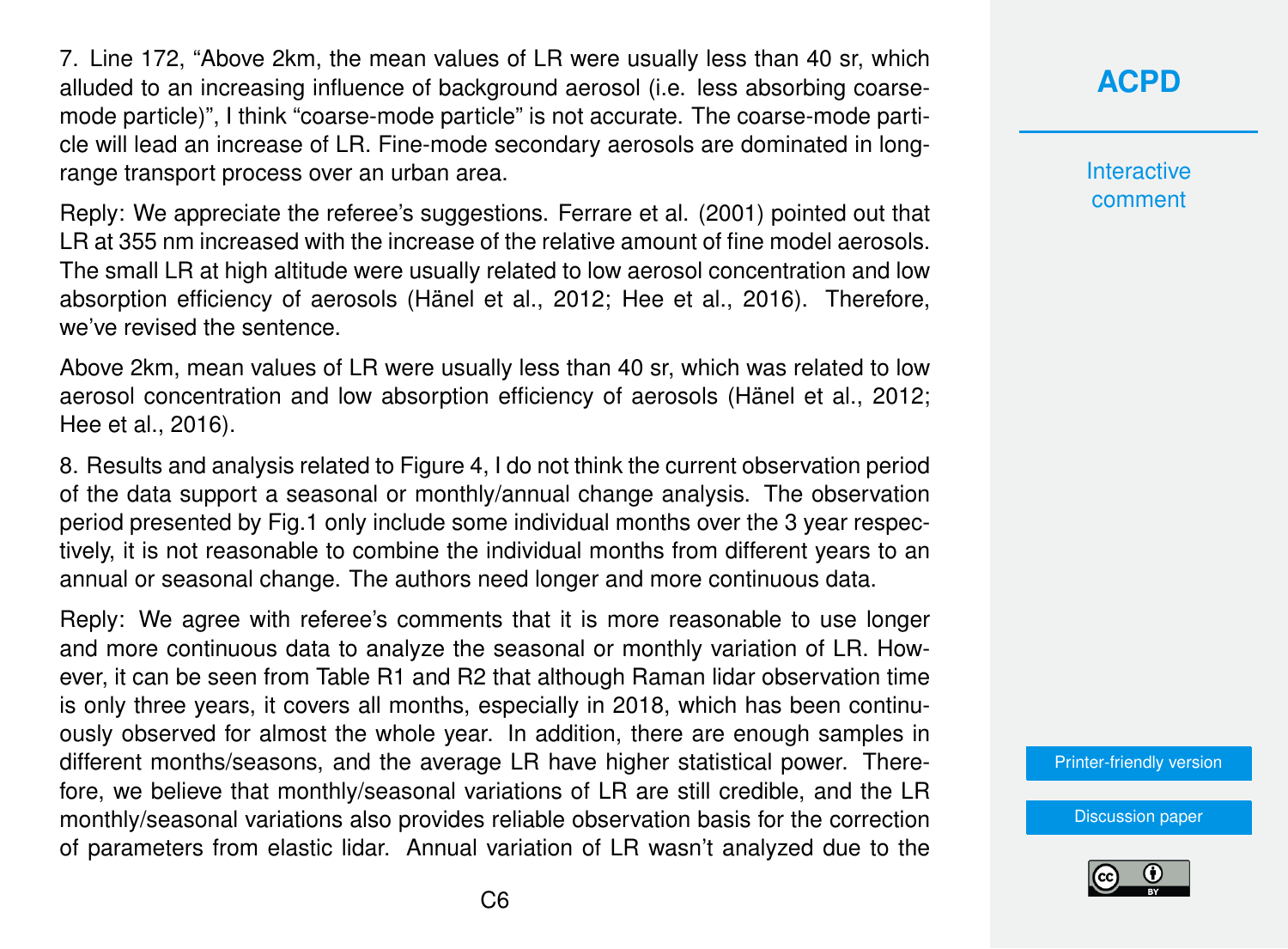short observation time. Table 1 Number of effective observation hours in different season during Raman lidar observation period. Season Spring Summer Autumn Winter Number 272 216 57 122 Table 2 Number of effective observation hours in different month during Raman lidar observation period. Month Jan Feb Mar Apr May Jun Jul Aug Sept Oct Vov Dec Number 38 35 75 115 82 96 100 20 22 15 20 49

9. Figure 5, I suggest date labels for the x-axis instead of sequence numbers.

Reply: The x-axis of Figure 5 has been marked by date (Day/Month/Year) according to referee's suggestions.

10. Analysis related to Figure 7 with back trajectory cluster analysis, I do not think it is significant.

Reply: We agree with referee's concerns and have added significance tests of the results from cluster analysis in the revised manuscript.

Backward trajectory cluster analysis based on HYSPLIT model is widely used in atmospheric aerosol research (Wang et al., 2020; Xu et al., 2018; Zhang et al., 2020). We performed a significance test on the results of the cluster analysis, and the one-way ANOVA showed that P<0.05, indicating that the LR of the four clusters were significantly different. Similarly, there were significant differences in  $\delta$  among the four clusters.

In addition, we have added the percentage of each cluster in Fig 7 (a).

11. Analysis related to Figure 8 & 9, why not to check by some surface observations instead of only using AOD, for examples, PM2.5 mass concentration?

Reply: The referee's comments are very valuable. Fig. 3 shows the vertical variation of LR at different PM2.5 mass concentrations. The slope of LR vertical variation didn't show a decreasing trend with the increase of PM2.5 mass concentration. In addition, Fig. 4 shows the hourly variation of PM2.5 in five cases with abnormal LR variation. Except for case 2, the PM2.5 mass concentrations in the other four cases **[ACPD](https://acp.copernicus.org/preprints/)**

**Interactive** comment

[Printer-friendly version](https://acp.copernicus.org/preprints/acp-2020-1162/acp-2020-1162-AC1-print.pdf)

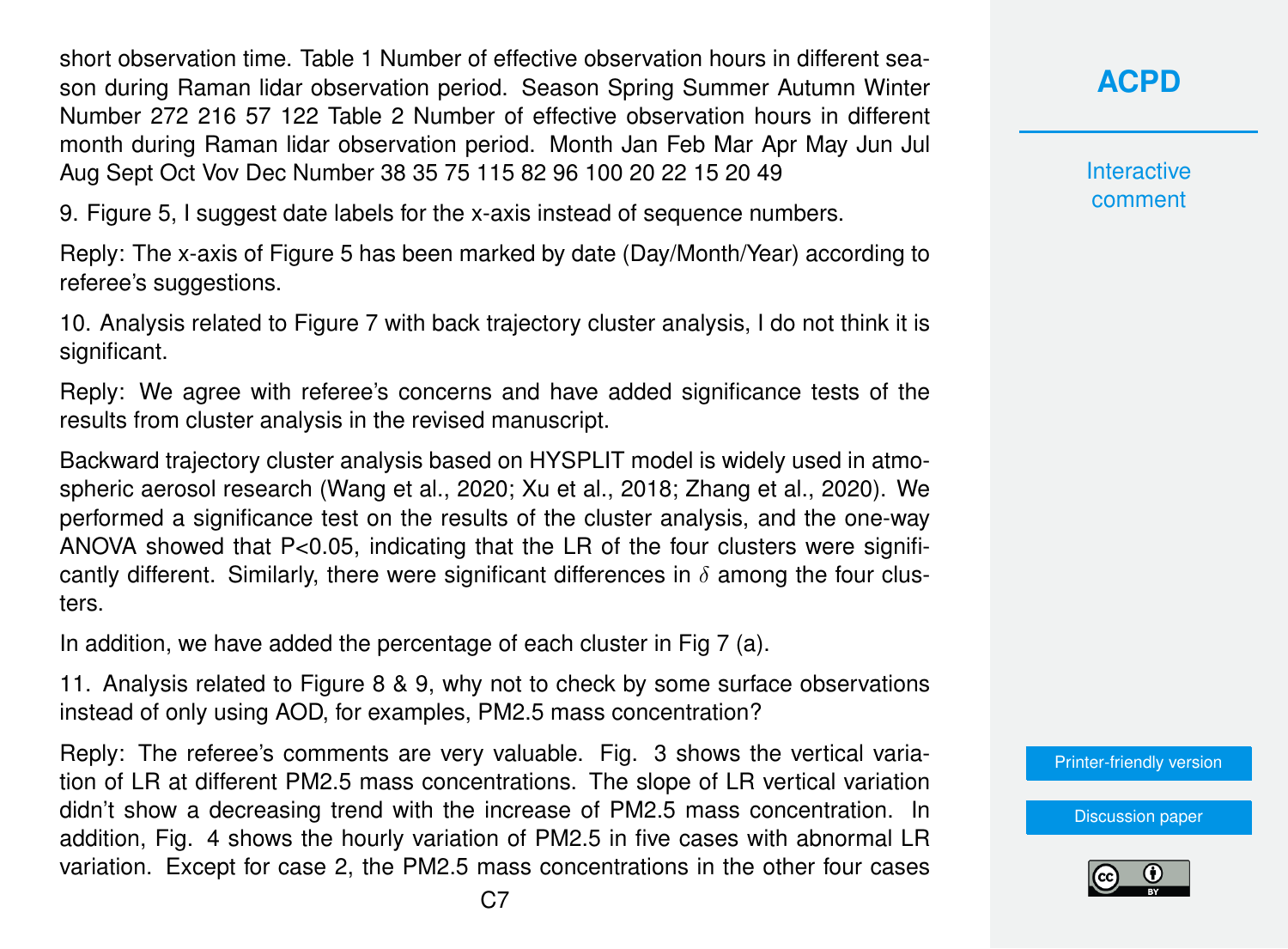were larger. PM2.5 data can well reflect surface pollution degree of particulate matter, but it is difficult to identify aerosol types, especially above 1km altitude. Therefore, spatial distribution of tracer were used to determine whether these five cases were affected by biomass burning aerosols.

Interactive comment on Atmos. Chem. Phys. Discuss., https://doi.org/10.5194/acp-2020-1162, 2020.

**[ACPD](https://acp.copernicus.org/preprints/)**

Interactive comment

[Printer-friendly version](https://acp.copernicus.org/preprints/acp-2020-1162/acp-2020-1162-AC1-print.pdf)

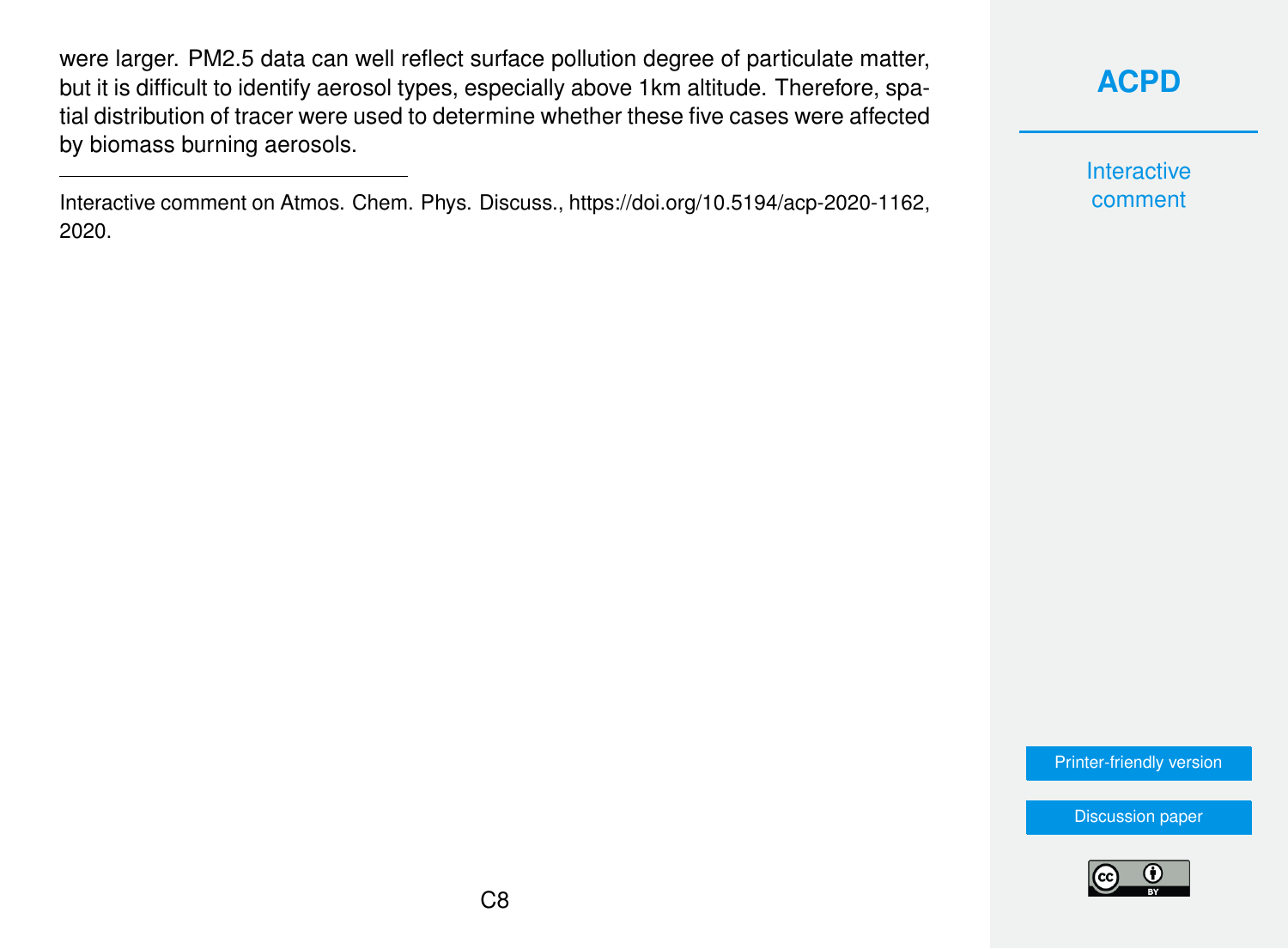Interactive comment



**Fig. 1.** PM of four clusters.

[Printer-friendly version](https://acp.copernicus.org/preprints/acp-2020-1162/acp-2020-1162-AC1-print.pdf)

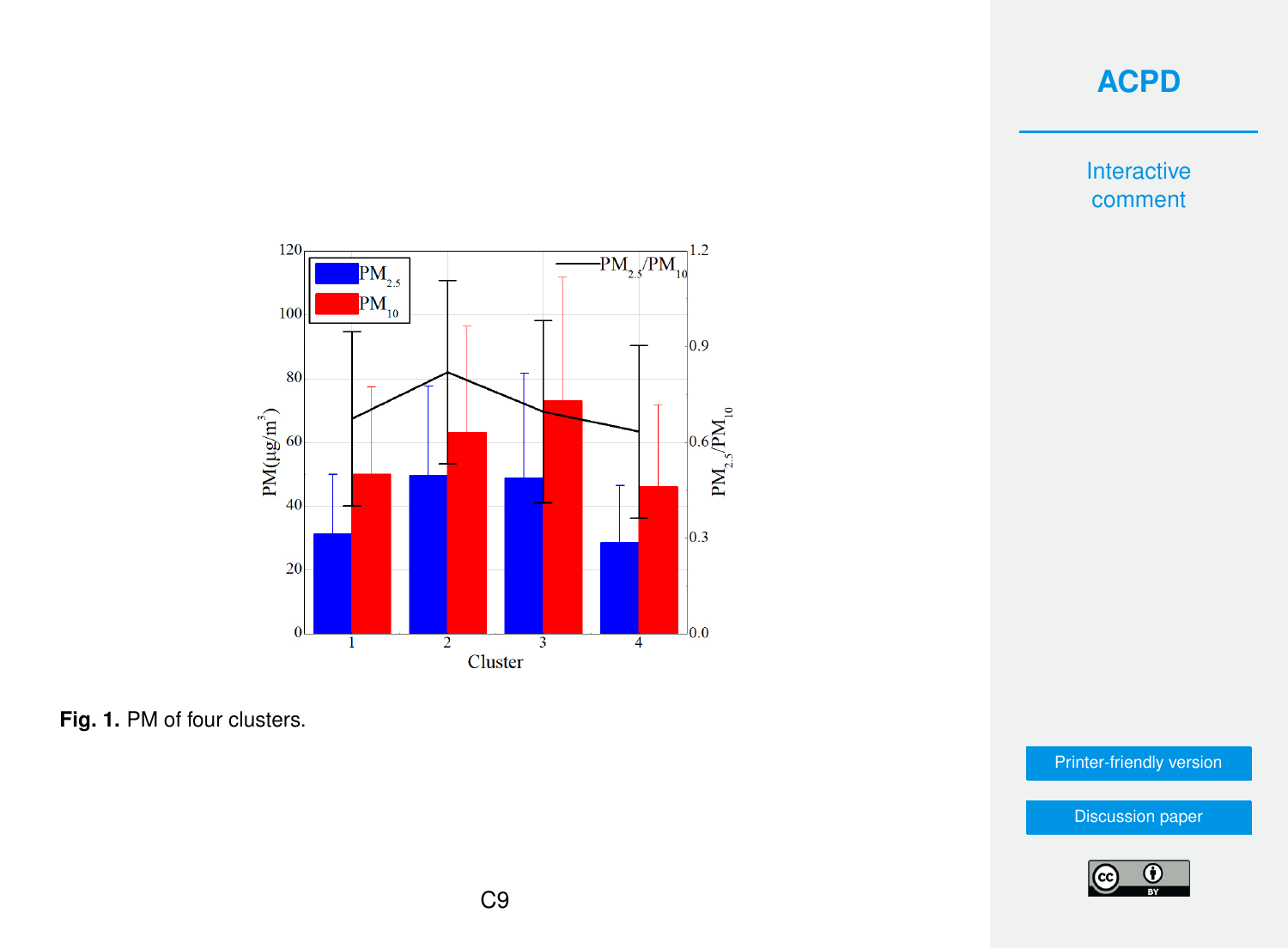Interactive comment



**Fig. 2.** Comparison of water vapor mixing ratio between Raman lidar and ERA5.

[Printer-friendly version](https://acp.copernicus.org/preprints/acp-2020-1162/acp-2020-1162-AC1-print.pdf)

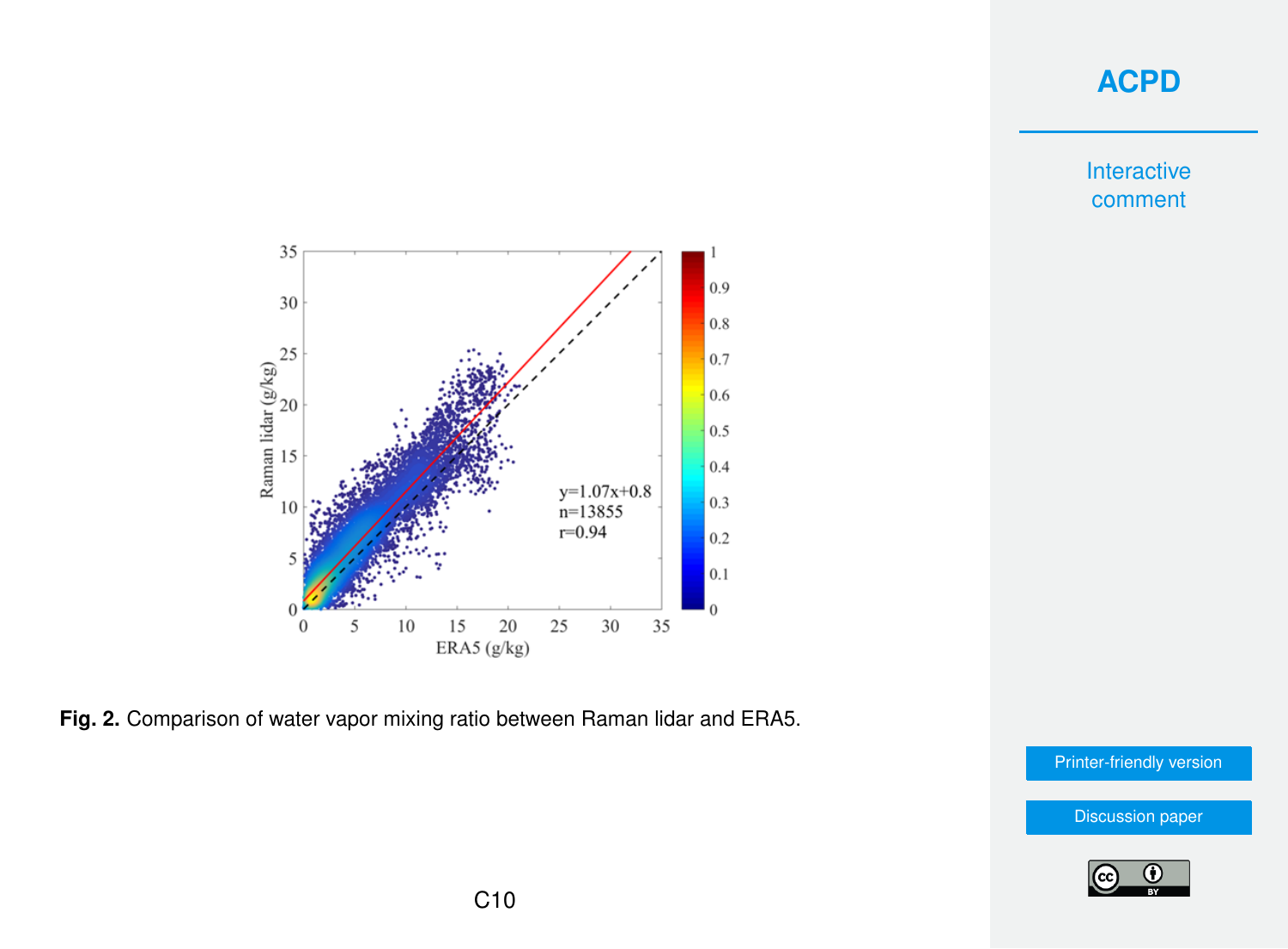Interactive comment



**Fig. 3.** LR profiles in different PM2.5 mass concentration intervals.

[Printer-friendly version](https://acp.copernicus.org/preprints/acp-2020-1162/acp-2020-1162-AC1-print.pdf)